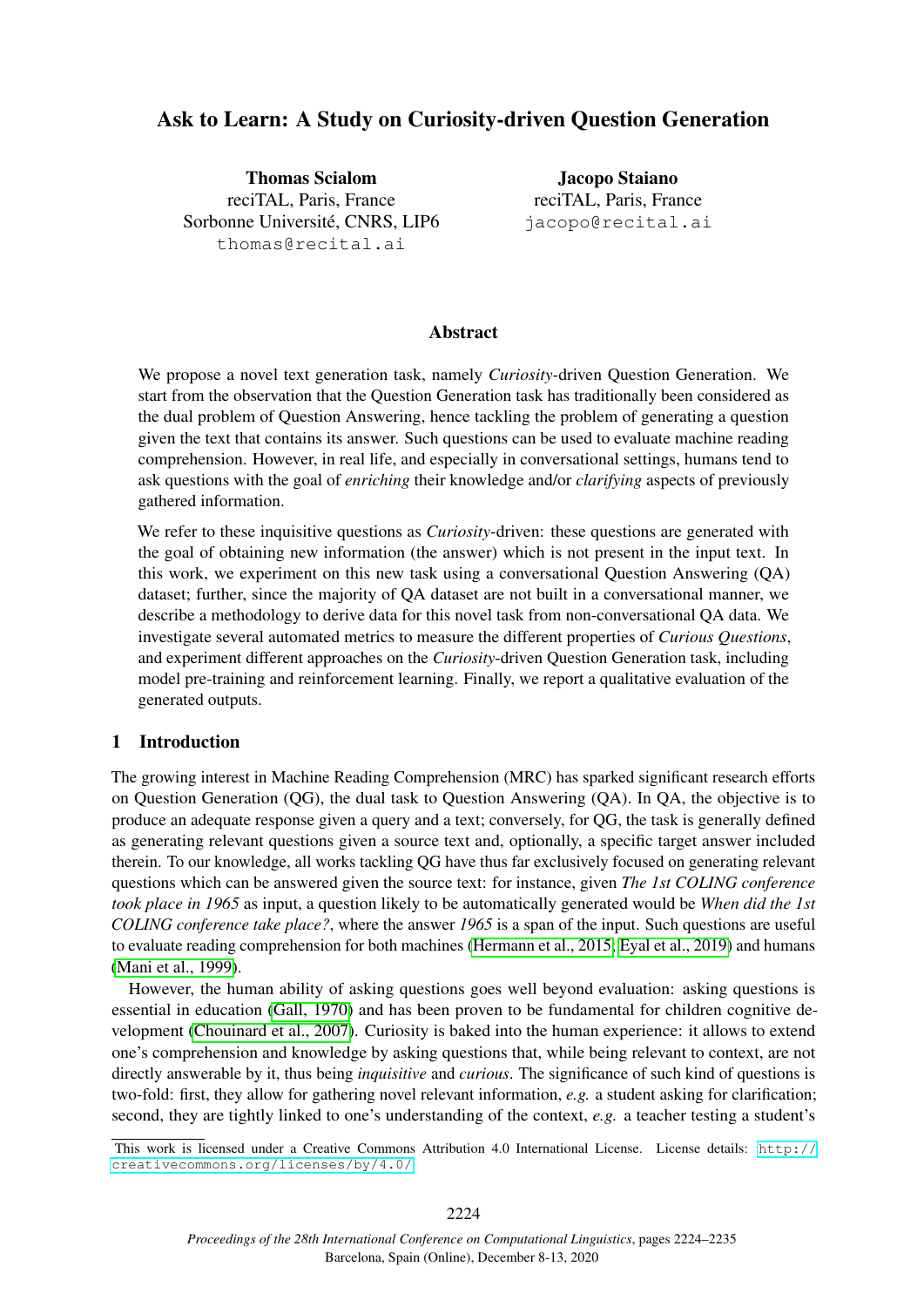knowledge by asking questions whose answers require a deeper understanding of the context and more complex reasoning.

From an applicative point of view, we deem the ability to generate curious, inquisitive, questions as highly beneficial for a broad range of scenarios: *i*) in the context of human-machine interaction (e.g. robots, chat-bots, educational tools), where the communication with the users could be more natural; and *ii)* during the learning process itself, which could be partially driven in a self-supervised manner, reminiscent of how humans learn by exploring and interacting with their environment. To our knowledge, this is the first paper attempting to tackle *Curiosity*-driven neural question generation.

The contributions of this paper can be summarized as follows:

- we propose a new natural language generation task: *curiosity*-driven question generation;
- we propose a method to derive data for the task from popular *non-conversational* QA datasets;
- we experiment using language model pre-training and reinforcement learning, on two different datasets;
- we report a human evaluation analysis to assess both the pertinence of the automatic metrics used and the efficacy of the proposed dataset-creation method above.

#### <span id="page-1-0"></span>2 Related Works

Deep learning models have been widely applied to text generation tasks such as machine translation [\(Kalchbrenner and Blunsom, 2013\)](#page-10-1), abstractive summarization [\(Rush et al., 2015\)](#page-10-2) or dialog [\(Henderson](#page-9-4) [et al., 2013\)](#page-9-4), providing significant gains in performance. The state of the art approaches are based on sequence to sequence models [\(Cho et al., 2014;](#page-9-5) [Sutskever et al., 2014\)](#page-10-3). In recent years, significant research efforts have been directed to the tasks of Machine Reading Comprehension (MRC) and Question Answering (QA) [\(Hermann et al., 2015;](#page-9-0) [Rajpurkar et al., 2016\)](#page-10-4). The data used for tackling these tasks are usually composed of  ${context, question, answer}$  triplets: given a context and the question, a model is trained to predict the answer.

Following QA, research on Question Generation (QG) [\(Amidei et al., 2018\)](#page-9-6) has also seen increasing interest from the community: the QG task [\(Du et al., 2017;](#page-9-7) [Zhou et al., 2017\)](#page-11-0) can be considered as the dual task for QA [\(Duan et al., 2017\)](#page-9-8): given a context and an answer span, the model is trained to generate the corresponding question. One of the main motivations is that an effective QG model can be used to generate synthetic data in order to augment existing QA datasets [\(Yuan et al., 2017;](#page-11-1) [Alberti et al., 2019\)](#page-9-9). For instance, [Yuan et al. \(2017\)](#page-11-1) proposed a reinforcement learning setup trained using a QA-based metric reward: given a paragraph and an answer, the model first generates questions; then, the paragraph and the corresponding generated questions are given to a pre-trained QA model which predicts an answer; finally, the reward is computed as the number of overlapping words between the ground truth answer and the predicted answer – in other words, the reward to maximize, for the QG model, corresponds to the QA score. For an extensive evaluation of models trained with different rewards we refer the reader to the work of [Hosking and Riedel \(2019\)](#page-9-10).

Most of these works follow the approach by [Ranzato et al. \(2015\)](#page-10-5), who applied reinforcement to neural machine translation: first, a sequence to sequence model is trained under teacher forcing [\(Williams and](#page-10-6) [Zipser, 1989\)](#page-10-6) to optimize cross-entropy, hence helping to reduce the action space (i.e. the vocabulary size); then, the model is finetuned with a mix of teacher forcing and REINFORCE [\(Williams, 1992\)](#page-11-2). For automatic evaluation, all previous works on QG resort to BLEU metrics [\(Papineni et al., 2002\)](#page-10-7), originally developed and widely used in Machine Translation. However, how to evaluate text generation models remains an open research question: [Nema and Khapra \(2018\)](#page-10-8) pointed out that, on QG tasks, the correlation between BLEU and human evaluation was poor.

A thorough investigation of the behavior of open-domain conversational agents has been recently presented by [See et al. \(2019\)](#page-10-9). Using controllable neural text generation methods, the authors control important attributes for chit-chat dialogues, including question-asking behavior. Among the take-away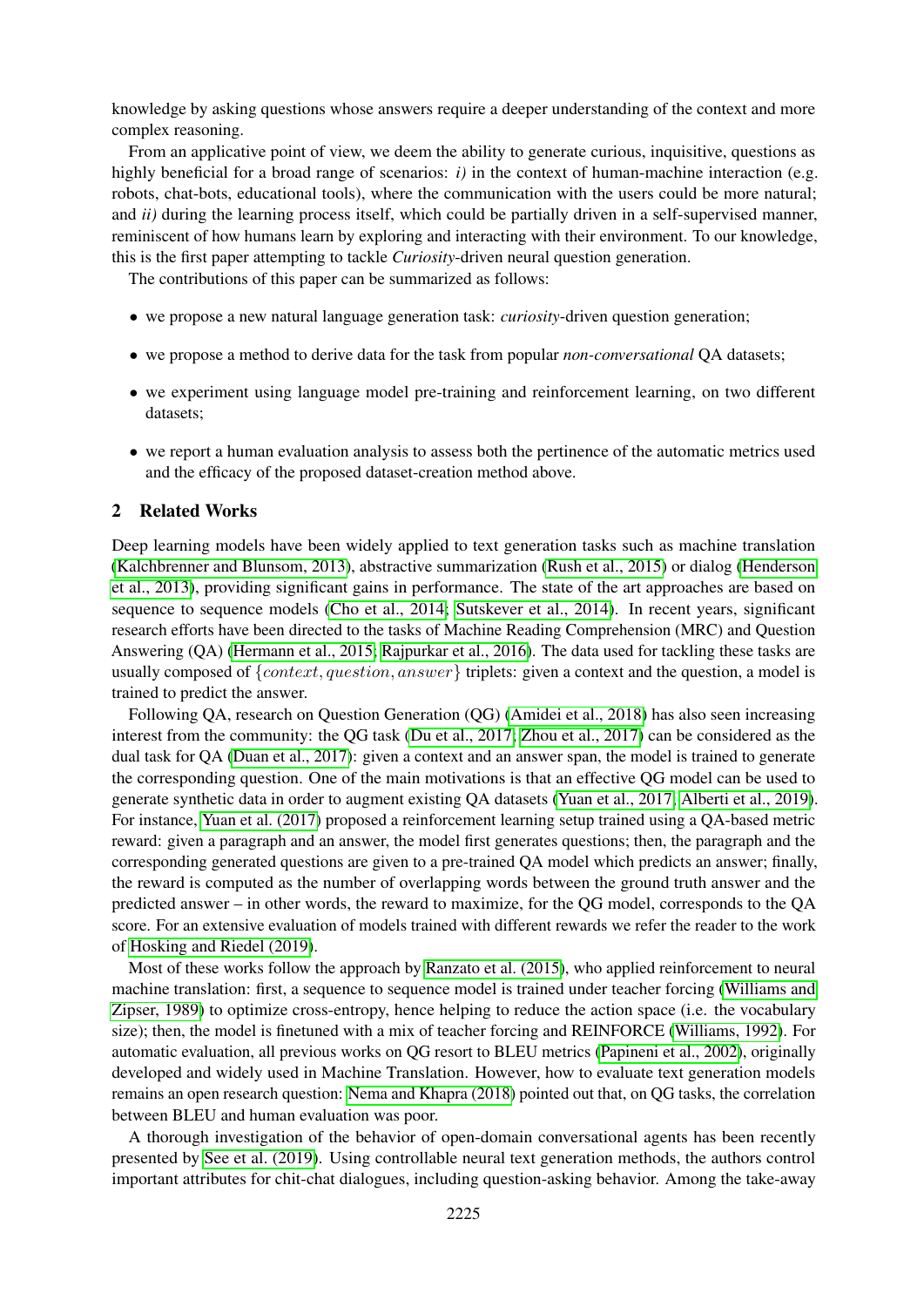messages of this work, is that question-asking represents an essential component in an engaging chitchat pipeline: the authors find, via a large-scale human validation study, that agents with higher rates of question-asking obtain qualitative improvements in terms of inquisitiveness, interestingness and engagingness.

Indeed, in a conversational setting, it can be expected that the nature of follow-up questions significantly differs from those used as target in a traditional QG training setup: as mentioned earlier, QG has so far been framed as the dual task to QA, hence training models to generate questions whose answer is present in the input context. In contrast, we argue that in natural conversations the questions *follow* the input context but are rather a means to augment one's knowledge (as their answer is *not* explicit in the input context). In this work, we thus define the task as *Curiosity*-driven Question Generation.

## 3 Dataset

Question Answering datasets are usually composed of a set of questions associated with reading passages (the *context*) and the corresponding answers contained therein. The QA task is defined as finding the answer to a question given the context. As opposed, the Question Generation (QG) task is to generate the question given the input and (optionally) the answer. Most previous efforts on the QG task have resorted to the widely used Stanford Question Answering Dataset (SQuAD) [\(Rajpurkar et al., 2016\)](#page-10-4). It contains roughly 100,000 questions posed by crowd-workers on a selected sample of Wikipedia articles. Several other QA datasets have also been recently published accounting for characteristic such as requiring multi-passage or discrete reasoning [\(Yang et al., 2018;](#page-11-3) [Dua et al., 2019\)](#page-9-11); further, *conversational* QA datasets have been made available: CoQA [\(Reddy et al., 2019\)](#page-10-10) and QuAC [\(Choi et al., 2018\)](#page-9-12) have the desirable property to be in a dialogue-like setting.

In our scenario, *Curiosity*-driven QG, the reading passage associated with a question should *not* contain the answer, but rather pave the way for asking a new, *curious*, question – whose answer would eventually enrich the knowledge on the matter at hand. Therefore, a natural choice to build QG data would be to rely on existing datasets for *conversational* QA. A detailed comparison of the above-mentioned CoQA and QuAC datasets is provided by [Yatskar \(2019\)](#page-11-4), who reports the proportion of *Topic Error* (*i.e.* questions unlikely to be asked in the context) and *Entity Salad* (*i.e.* questions unanswerable for any context): compared to QuAC, CoQA is found to include significantly more *Topic Error* and *Entity Salad* questions. For this reason, we resort to QuAC in order to derive data *Curiosity*-driven QG.

Furthermore, recognizing the fact that the great majority of QA datasets available does not account for conversational characteristics, we propose a methodology to derive data for *Curiosity*-driven Question Generation from standard QA datasets, and apply it to the popular SQuAD [\(Rajpurkar et al., 2016\)](#page-10-4).

For both our data sources, and consistently with standard QA and QG tasks, we encode each sample as a triplet  $\{P, q, a\}$  where the paragraph P comprises n sentences  $[s_0, ..., s_n]$ , and a represents the answer to the question q. A canonical QG approach would thus use  $s_a$ , *i.e.* the sentence of P that contains the answer, as source, and q as generation target. On the contrary, for *Curiosity*-driven QG, any sentence  $s_x$  from P can potentially be used as the source sequence, as long as it does not contain the answer – *i.e.* under the necessary constraint of  $x \neq a$ . In the following subsections, we elaborate on additional constraints depending on the nature of the source data.

In general, we define samples as triplets

<span id="page-2-1"></span>
$$
t = \{s_x, P', y\} \tag{1}
$$

where  $s_x$  and  $P'$  are, respectively, the input sentence and the paragraph P modified according to the appropriate dataset-depending constraint, as detailed in the following, and  $y$  is the reference (target) question.

#### 3.1 Conversational QA Data

As mentioned above, we first derive our data from the QuAC dataset, which is built from Wikipedia articles by iterating over the following procedure: given a sentence, a student annotator asks a relevant

<span id="page-2-0"></span><sup>&</sup>lt;sup>1</sup> see section 2.1 in [Yatskar \(2019\)](#page-11-4)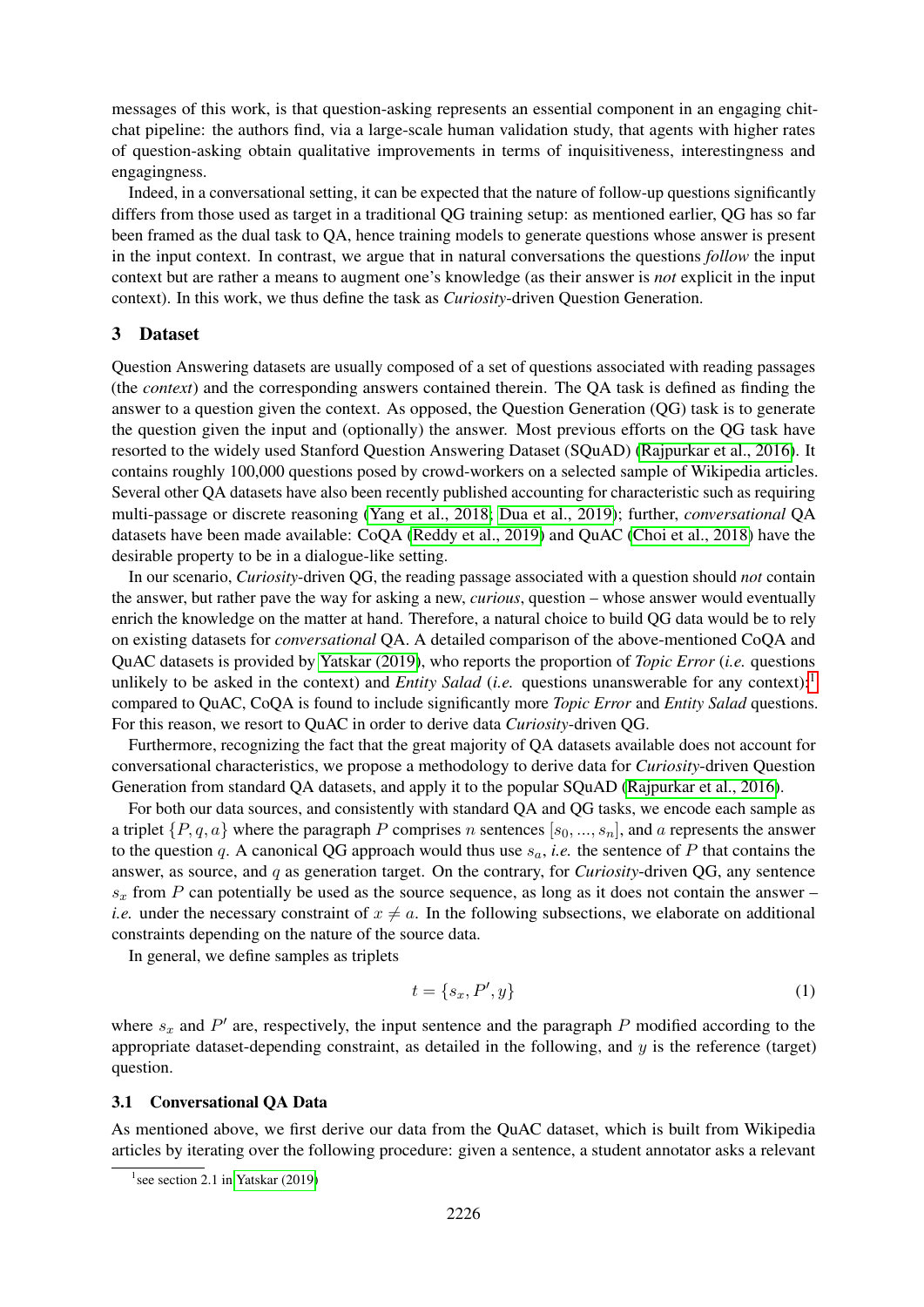|                                            | Train             | Dev             | Test.           |
|--------------------------------------------|-------------------|-----------------|-----------------|
| Learning to ask                            | 86,635            | 8.965           | 8.964           |
| <b>Unconstrained</b><br><b>Constrained</b> | 342.768<br>25.356 | 27,624<br>2.076 | 27.807<br>2.087 |

<span id="page-3-1"></span>Table 1: Data distributions over the train-validation-test splits. *Learning to ask* refers to the original split by [Du et al. \(2017\)](#page-9-7), from which our data is derived. The bottom rows refer to the data we obtain using our methodology, with and without NER constraining.

question for which he does not have the answer; then, the teacher (annotator) retrieves a sentence that contains the answer. Thus, the logical conversational ordering in QuAC makes each question *curious* by design, given the text that precedes it. More formally, for a question  $q$  (our target), we consider the source  $s_x$  as the text P' preceding the sentence  $s_a$  that contains the answer. In other words, our QuAC-derived dataset is built by applying the stricter constraint  $x < a$ . Numerically, QuAC compounds to 83,568 questions (on 11,567 articles) for the train set, 7,354 for the validation set and 7,353 for the test set (each covering 1,000 articles). Since the test set is not public, we use the original QuAC validation set for testing. From the training set, we randomly drop 1,000 articles (hence, 7,224 samples) which we use to derive our validation set, thus resulting in 76,345 questions for training.

## 3.2 Standard QA Data

As discussed in section [2,](#page-1-0) most of the available QA datasets are not conversational. Thus, we propose a simple method to obtain data for *Curiosity*-driven QG from standard QA datasets. For this, we use the widely popular SQuAD [\(Rajpurkar et al., 2016\)](#page-10-4), and specifically the original splits released by [Du et](#page-9-7) [al. \(2017\)](#page-9-7), which are commonly used for Question Generation. As opposed to QuAC, the questions in SQuAD do not follow a logical ordering. Therefore, any sentence  $s_x$  from P can potentially be used as the source sequence, as long as it does not contain the answer a (constraint:  $x \neq a$ ). Nonetheless, as is reasonable for factoid QA datasets, several questions are so specific to their associated sentence  $s_a$  that they would be extremely unlikely to be asked without knowing the contents of  $s_a$  itself. To exemplify this issue, take the following paragraph from SQuAD:

*Nikola Tesla was the fourth of five children. Nikola had an older brother named Dane [..]*

Given *"Nikola had an older brother named Dane."* as  $s_a$ , and operating under the sole constraint of  $x \neq a$ , the sentence *"Nikola Tesla was the fourth of five children"* would be eligible as a source  $s_x$  for the target question *"Who was Dane?"*. This question can only be asked if either contextual information or background knowledge is available, since it requires to know that *Dane* was among Tesla's four siblings. To overcome this problem, we added an additional constraint based on Named Entity Recognition (NER):  $s_x$  is an acceptable input only if all the entities present in the question q are also present in the input sentence  $s_x$ . In the previous example, this would thus filter out the target *"Who was Dane?"* while allowing for "How much brothers and sisters Nikola have?". For our experiments we used spaCy.<sup>[2](#page-3-0)</sup>

In Table [1](#page-3-1) we report the number of samples we obtained from SQuAD before and after applying NER filtering. After applying the above methodology to construct a dataset for *Curiosity*-driven QG, our training dataset contains 25,356 samples for training, 2,076 for development, and 2,087 for testing.

### 4 Metrics

Automatic evaluation of Natural Language Generation (NLG) systems is a challenging task [\(Nema and](#page-10-8) [Khapra, 2018\)](#page-10-8). For QG, n-gram based similarity metrics are commonly used. These measures evaluate how similar the generated text is to the corresponding reference(s). While they are known to suffer from several shortcomings [\(Liu et al., 2016;](#page-10-11) [Paulus et al., 2017;](#page-10-12) [Scialom et al., 2019a\)](#page-10-13), they allow to evaluate specific properties of the developed models. In this work, we use various automatic metrics detailed below, and we assess their quality for our task through a human evaluation – see Section [6.](#page-7-0)

<span id="page-3-0"></span><sup>2</sup><https://spacy.io/usage/linguistic-features>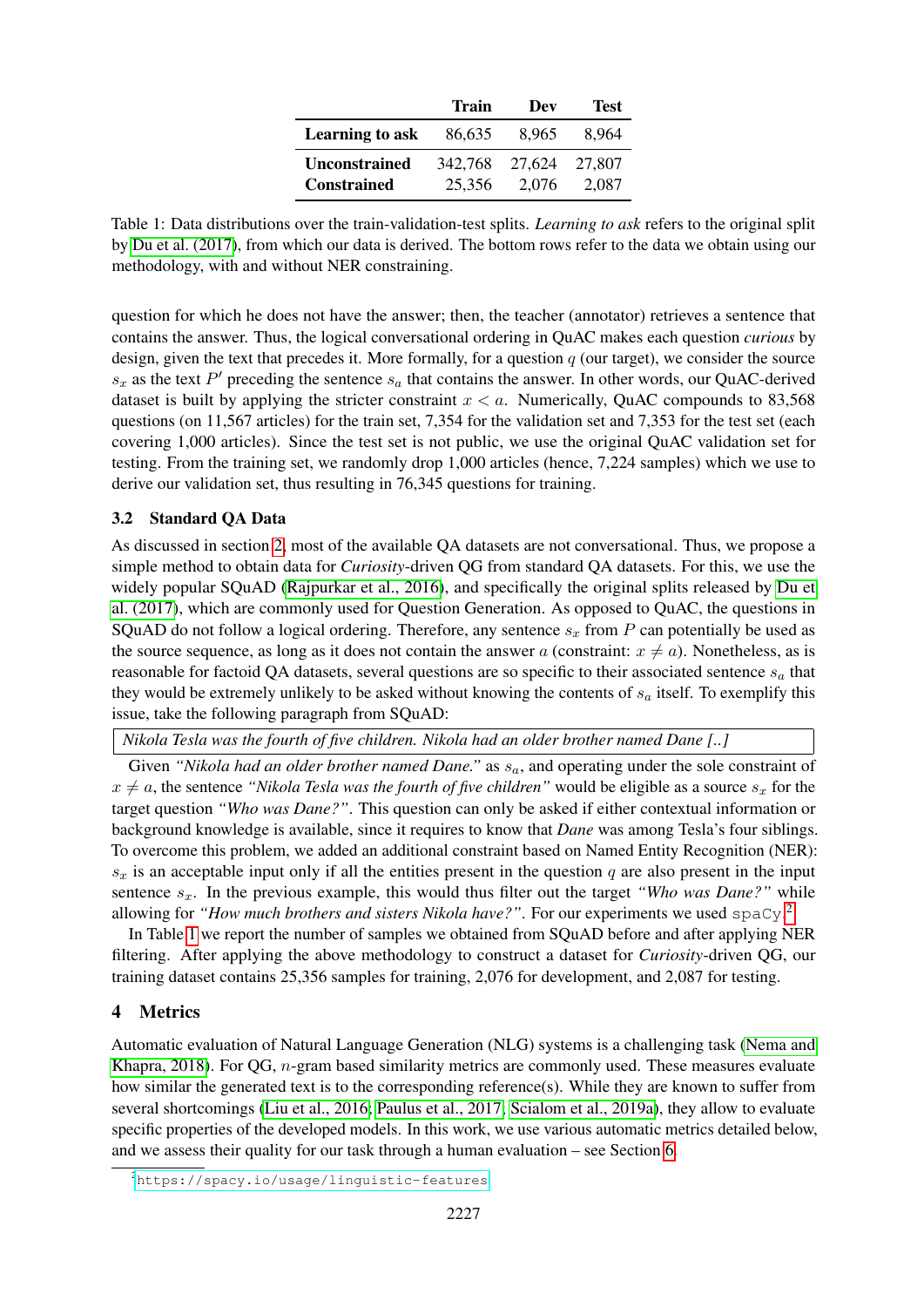BLEU One of the most popular metrics for QG, BLEU [\(Papineni et al., 2002\)](#page-10-7) provides a set of measures to compare automatically generated texts against one or more references. In particular, BLEU-N is based on the count of overlapping  $n$ -grams between the candidate and its corresponding reference(s).

Self-BLEU Within the field of Computational Creativity, *Diversity* is considered a desirable property [\(Karampiperis et al., 2014\)](#page-10-14). Indeed, generating always the same question such as *"What is the meaning of the universe?"* would be an undesirable behavior, reminiscent of the "collapse mode" observed in Generative Adversarial Networks (GAN) [\(Goodfellow et al., 2014\)](#page-9-13). Therefore, we adopt Self-BLEU, originally proposed by [Zhu et al. \(2018\)](#page-11-5), as a measure of diversity for the generated text sequences. Self-BLEU is computed as follows: for each generated sentence  $s_i$ , a BLEU score is computed using  $s_i$  as hypothesis while the other generated sentences are used as reference. When averaged over all the references, it thus provides a measure of how diverse the questions are: low Self-BLEU scores indicate high diversity.

QA-based metrics Given a text, a question can be considered *curious* if the answer is not contained in the input text. In our framing, this implies that a question  $q$  should not be answerable given its corresponding input sentence  $s_x$ . Thanks to the recent improvements obtained on Question Answering tasks – for instance, human-level performance has been achieved on SQuAD-v1[3](#page-4-0) – the *answerability* of a question can be automatically measured. Therefore, given a question-context pair as input to a QA model, two type of metrics can be computed as: n*-gram-based*, measuring the average n-gram overlap between the retrieved answer and the ground truth; and, *probability-based*: the confidence of the QA model for its retrieved answer; this corresponds to the probability of being the correct answer assigned by the QA model to the retrieved answer. This latter metric is more abstractive, allowing more flexibility beyond n-grams.

Since several diverse questions can be generated for a given input, we consider the latter metric (*probability-based*) to better fit the *Curiosity*-driven QG task. Hence, given the evaluated question q and the input text  $s_x$ , we define a metric *QA prob* as the confidence of the QA model that its predicted answer is correct. This metric measures *answerability* of q given  $s_x$ : therefore, the lower this score, the less likely the answer is contained in the input text.

While being non-answerable represents a necessary condition for q being a *curious* question with respect to its context  $s_x$ , we also want q to be as relevant and useful as possible. To this end, we compute the above  $QA$ -prob for question  $q$  on  $P'$ , which represents the source paragraph stripped from the sentence containing the answer (see Eq. [1\)](#page-2-1). The higher this score, the more likely the question is relevant and useful to augment the knowledge provided by  $s_x$ . Thus, the two proposed metrics are defined as  $QA_{source} = QA_{prob}(q, s_x)$  and  $QA_{context} = QA_{prob}(q, P')$ . Hence, under our definition, *Curiosity*-driven questions are those that minimize  $QA_{source}$  while maximizing  $QA_{context}$ . In other words, we want a curious question to not be answerable given its input, while being answerable given the context.

To compute these QA-based metrics, we use the HuggingFace implementation<sup>[4](#page-4-1)</sup> of BERT [\(Devlin et al.,](#page-9-14) [2018\)](#page-9-14).

### 5 Experiments

Baseline model As baseline architecture we adopt the popular Transformer [\(Vaswani et al., 2017\)](#page-10-15), which proved to perform well on a wide range of text generation tasks. Among these, neural machine translation [\(Ott et al., 2018b\)](#page-10-16), automatic summarization [\(Gehrmann et al., 2018\)](#page-9-15), and question generation [\(Dong et al., 2019;](#page-9-16) [Scialom et al., 2019b\)](#page-10-17). It can be briefly described as a sequence-to-sequence model with symmetric encoder and decoder based on a self-attention mechanism, which allows to overcome the inherent obstacles to parallelism present in recurrent models such as Long Short Time Memory (LSTM) networks [\(Hochreiter and Schmidhuber, 1997\)](#page-9-17).

<span id="page-4-0"></span><sup>3</sup><https://rajpurkar.github.io/SQuAD-explorer/>

<span id="page-4-1"></span><sup>4</sup><https://github.com/huggingface/pytorch-transformers>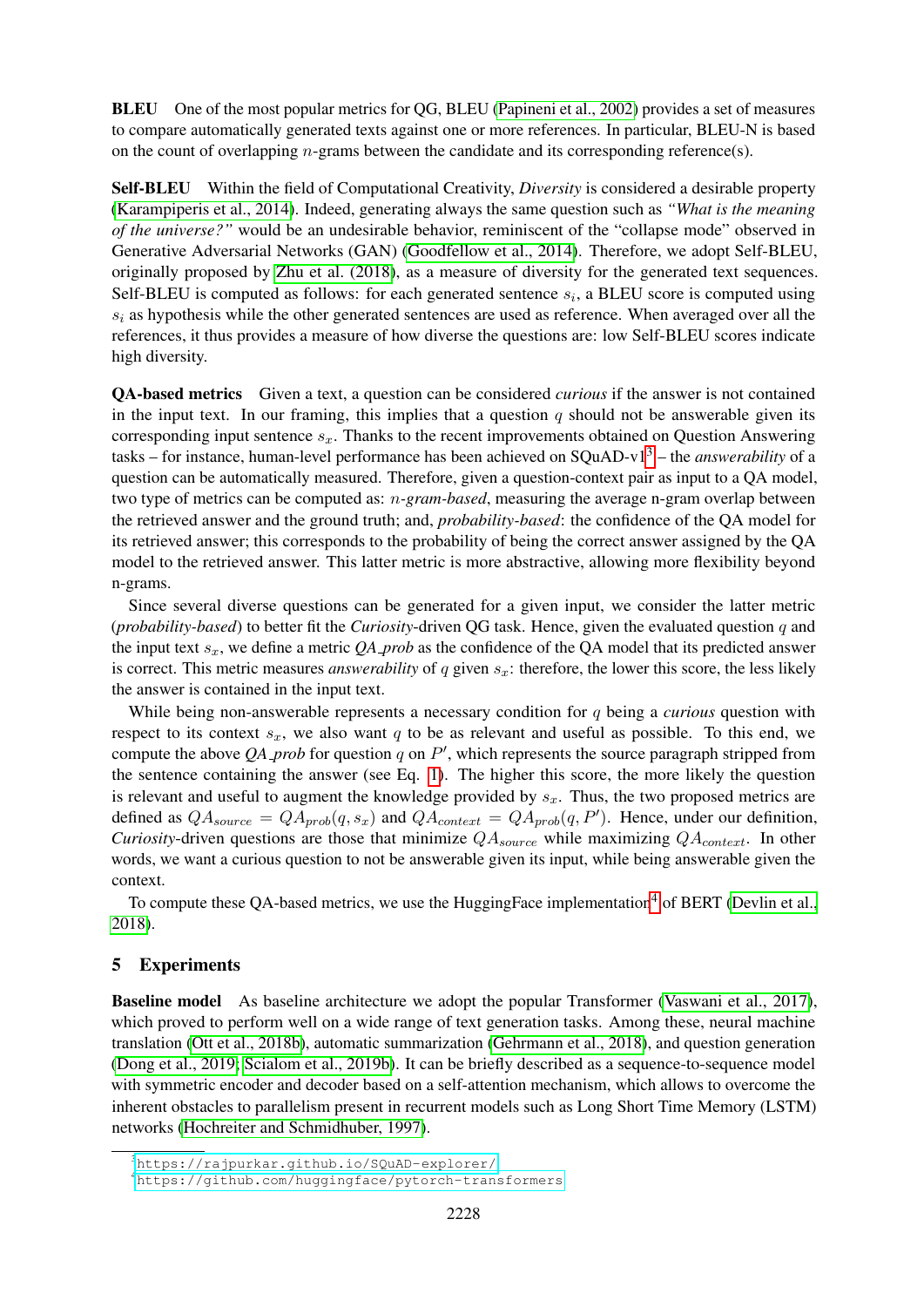The copy mechanism [\(Gulcehre et al., 2016\)](#page-9-18) proved beneficial for QG [\(Zhao et al., 2018;](#page-11-6) [Scialom et al.,](#page-10-17) [2019b\)](#page-10-17); indeed, the QG task is very sensitive to rare and out of vocabulary words such as named entities and this mechanism helps deal with it efficiently: more than 50% of the answers in SQuAD, for instance, correspond to named entities – see Table 2 in [Rajpurkar et al. \(2016\)](#page-10-4). Hence, following [\(Gehrmann et al.,](#page-9-15) [2018;](#page-9-15) [Scialom et al., 2019b\)](#page-10-17), we include a copy mechanism in our Transformer architecture.

For our experiments, we used the following hyper-parameters for the transformer:  $N=2$  (number of blocks); d\_model=256 (hidden state dimension); d\_f  $f=512$  (position-wise feed-forward networks dimension); and, h=2 (number of attention heads). Experiments run with the original hyper-parameters<sup>[5](#page-5-0)</sup> as proposed by [Vaswani et al. \(2017\)](#page-10-15) obtained consistent and numerically similar results. During training, we used mini-batches of size 64 and the Adam optimizer [\(Kingma and Ba, 2014\)](#page-10-18). At generation time, the decoding steps are computed via beam search with  $k = 5$ .

#### 5.1 Reinforcement

Reinforcement Learning (RL) is an efficient technique to maximize discrete metrics for text generation. Previously, [Ranzato et al. \(2015\)](#page-10-5) used the REINFORCE algorithm [\(Williams, 1992\)](#page-11-2) to train RNNs for several generation tasks, showing improvements over previous supervised approaches. Moreover, [Paulus et al. \(2017\)](#page-10-12) combined supervised and reinforcement learning, demonstrating improvements over competing approaches both in terms of ROUGE and on human evaluation. However, the metrics used as reward are often found to overfit, leading to numerical improvements which do not correspond to increased output quality – and rather contribute to degrading, leading to reduced effectiveness of the trained models for practical applications. On this matter, and with a particular focus on QG, [Hosking](#page-9-10) [and Riedel \(2019\)](#page-9-10) performed a human evaluation of RL models trained with several metrics as reward, finding them to be indeed poorly aligned with human judgments: the models appear to learn to exploit the weaknesses of the reward source. In particular, the model learns to generate questions which are adversarial to a QA model: while meaningless, the QA would systematically be duped into assigning a high probability for their answerability. For more details on adversarial probing of QA systems we refer to [Jia and Liang \(2017\)](#page-9-19). To overcome this issue, we propose to use a balanced reward:

<span id="page-5-1"></span>
$$
r(q, P, P') = QA_{context} - QA_{source}
$$
\n(2)

thus maximizing the probability of finding an answer to the generated question within the input paragraph but not in the source sentence. We hypothesize that such a metric might lead the model to avoid generating adversarial questions, having to find a balance between  $QA_{context}$  or  $-QA_{source}$ .

In our experiments, we follow the approach proposed by [\(Ranzato et al., 2015;](#page-10-5) [Paulus et al., 2017\)](#page-10-12), considering a mixed loss  $L_{ml+rl}$  which combines supervised and reinforcement learning schemes:

$$
L_{ml+rl} = \gamma L_{rl} + (1 - \gamma)L_{ml} \tag{3}
$$

where the maximum likelihood  $L_{ml}$  is defined as  $L_{ml} = -\sum_{t=0}^{m} log(p(y_t|y_0, ..., y_{t-1}, X))$ , with  $X = [x_1, ..., x_n]$  representing the source text of length n and  $Y = [y_1, ..., y_m]$  the corresponding reference question of length m. Conversely, we define the reinforcement loss  $L<sub>rl</sub>$  to be *minimized* according to the standard RL actor-critic scheme, where  $r(q, P, P')$  is the reward function defined in Section [2:](#page-5-1)

$$
L_{rl} = (r(\hat{Y}) - r(Y^s)) \sum_{t=0}^{m} log(p(y_t^s | y_0^s, ..., y_{t-1}^s, X))
$$
\n(4)

Greedy decoding according to the conditional distribution  $p(y|X)$  is used to obtain a sequence Y. The model is sampled using its Markov property, *i.e.* one token at a time, producing the output sequence  $Y^s$ .

<span id="page-5-0"></span> $5N=6$ , d\_model=512, d\_ff=2048, h=8.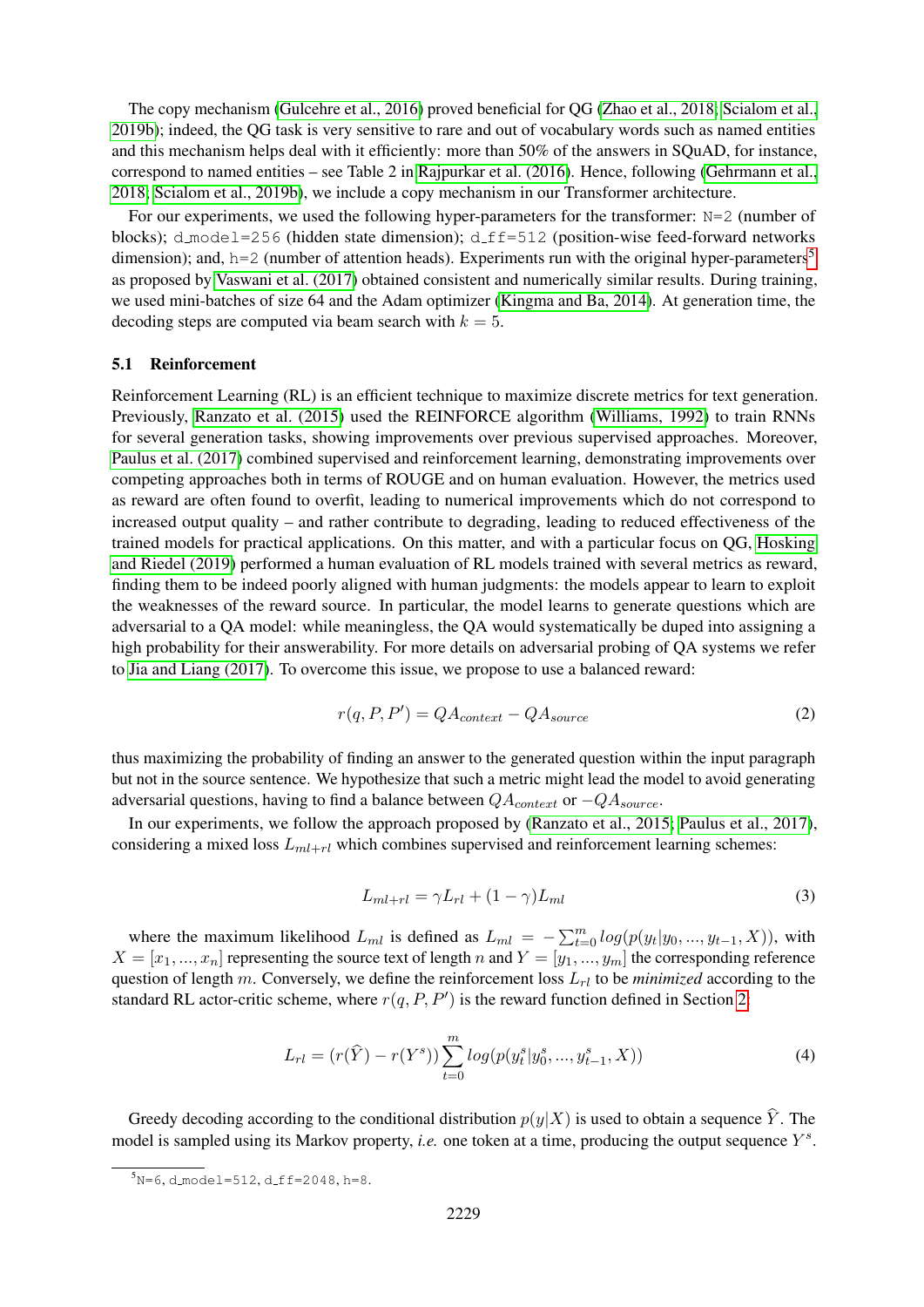|                   | human | base_b1 | base_b3 | base_b5 | $RL_b1$ | $RL_b3$ | $RL_b5$ |
|-------------------|-------|---------|---------|---------|---------|---------|---------|
| <b>BLEU1</b>      |       | 31.94   | 26.92   | 22.26   | 30.19   | 32.15   | 26.06   |
| <b>BLEU2</b>      |       | 14.45   | 14.76   | 13.55   | 13.19   | 16.01   | 15.28   |
| <b>BLEU3</b>      |       | 7.49    | 10.59   | 10.84   | 6.81    | 9.04    | 11.52   |
| <b>BLEU4</b>      |       | 4.31    | 8.79    | 9.59    | 3.72    | 6.1     | 9.85    |
| <b>Self-BLEU1</b> | 96.09 | 99.84   | 99.88   | 99.95   | 99.96   | 99.94   | 99.96   |
| Self-BLEU2        | 84.55 | 99.64   | 99.75   | 99.91   | 99.91   | 99.89   | 99.93   |
| Self-BLEU3        | 70.55 | 99.39   | 99.63   | 99.87   | 99.86   | 99.84   | 99.9    |
| Self-BLEU4        | 57.57 | 99.09   | 99.5    | 99.83   | 99.79   | 99.79   | 99.87   |
| $QA_{source}$     | 44.5  | 48.86   | 35.8    | 29.88   | 57.54   | 41.36   | 35.03   |
| <b>QA</b> context | 48.94 | 48.32   | 40.96   | 38.48   | 55.38   | 42.95   | 41.63   |

<span id="page-6-0"></span>Table 2: Results obtained on QuAC-derived data. *b1*, *b3*, *b5* suffixes indicate the beam size used.

**Pretraining (PT)** As shown in Table [1,](#page-3-1) the constrained dataset amounts to roughly three times less samples than both QuAC and the original SQuAD dataset it derives from. We thus investigate, for this dataset, the impact of pretraining the model under the traditional (i.e. not *Curiosity*-driven) QG training setup, using the training set provided by [Du et al. \(2017\)](#page-9-7)). Then, we resume training using the data obtained after applying the NER-based constraints for *Curiosity*-driven QG to the same training samples. For the QuAC *Curiosity*-driven dataset, the amount of data is comparable to the original dataset, given the *conversational* nature of QuAC. Therefore, we do not use pretraining for the experiments on QuAC.

#### 6 Results

Automatic metrics In Table [2](#page-6-0) we report the results of our experiments on QuAC for the baseline model (*base*) and the RL model. We use a beam k, and compute the results for  $k = [1, 3, 5]$ . In addition the generated questions with a beam  $k = 5$ , we also computed the results for  $k = 1$  and  $k = 3$ .

While one would expect to see for all the metrics a slight improvement, with increasing beam size, we observe a strong divergence among the results: increasing values for  $k$  correspond to a significant improvements in terms of *BLEU-4* and notable drops for *BLEU-1*. A similar phenomena was observed by [Ott et al. \(2018a\)](#page-10-19) in the context of machine translation: they found that the presence of 1 or 2% of noisy data is enough to significantly degrade the beam search results. In our case, one of most frequent generated question is *Are there any other interesting aspects about this article ?*. Indeed, the frequency of this question in our training set amounts to 4.18% of the questions. On the test set we see that roughly 80% of the generated questions start with the token *"are"* . This sequence is not very likely to be generated with a greedy search  $(k = 1)$ : at any time step during the generation, if any other token has a higher probability, this question will be dismissed. On the other hand, with a higher beam, it is likely to be kept and eventually result as the most probable sequence, among the different remaining beams at the end of the inference, consistently with what observed by [Ott et al. \(2018a\)](#page-10-19).

Moving to our SQuAD-based experiments, we observe that the models trained on SQuAD do not seem to suffer from this issue since all the metrics improved when increasing the beam size from  $k = 1$  to  $k = 5$ . This is consistent with the results reported by [\(Zhao et al., 2018\)](#page-11-6) where improving the beam improve slightly all the metrics. Thus, we only report the results with  $k = 5$  in Table [3.](#page-7-1) A possible explanation is that SQuAD only contains factoid questions, as opposed to QuAC wherein, for instance, the open-ended question "Are there any other interesting aspects about this article" covers 4.18% of the samples.

We observe that the models trained with RL obtain, as could be expected, higher scores for *QAcontext* with respect to those trained without RL. A higher *QAcontext* implies that the QA model is more likely to find an answer in the near context of the source. *QAsource* is lower, as expected, for SQuAD based models, though comparatively higher than the models trained with RL on QuAC. We identify two possible reasons for this: first, the QA model is trained on answerable questions; second, the nature of the QUaC questions is less factoid than the SQuAD ones, and non-factoid questions can arguably be harder for the QA model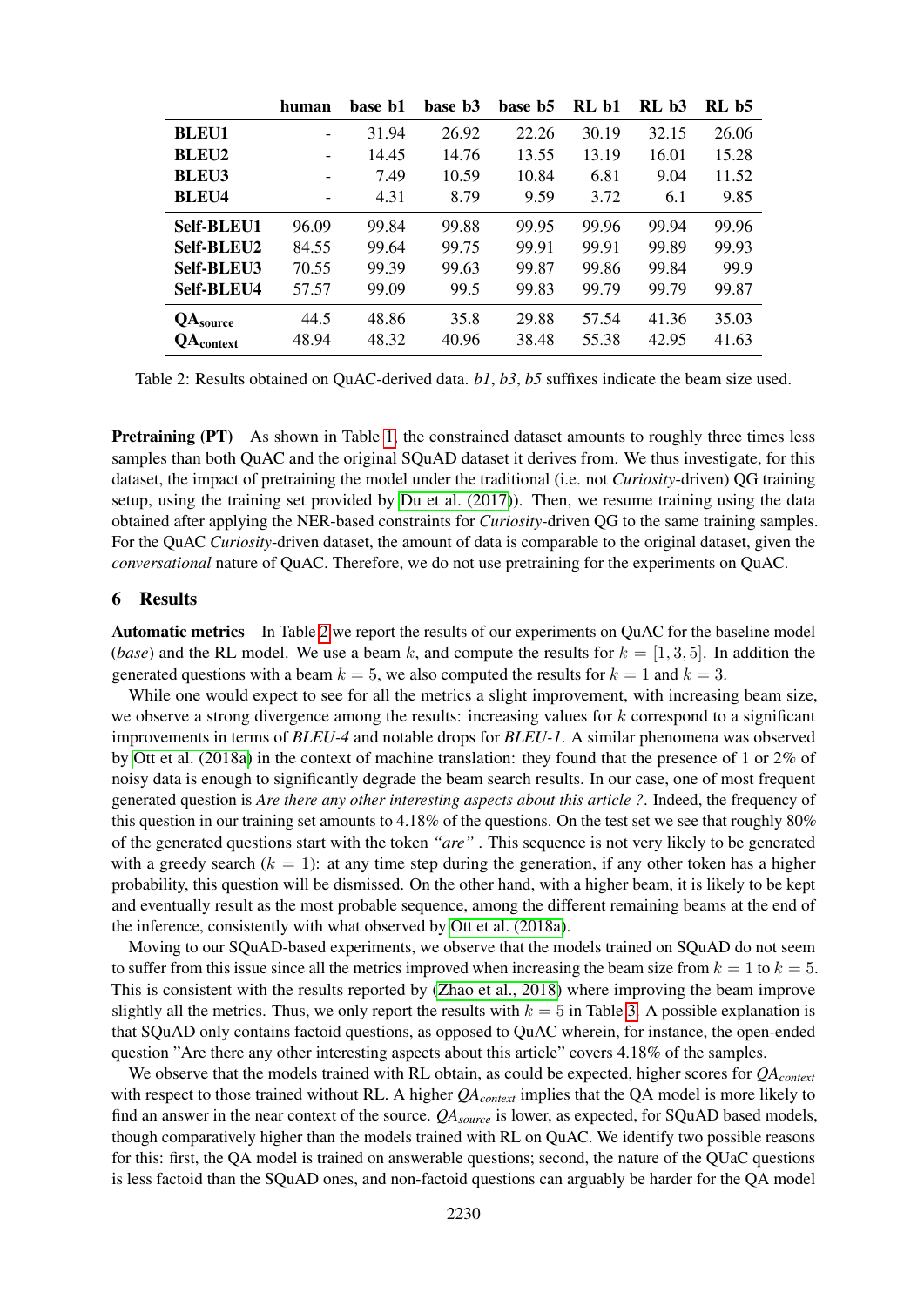|                   | human | base  | RL    | PТ    | <b>PT+RL</b> |
|-------------------|-------|-------|-------|-------|--------------|
| <b>BLEU1</b>      |       | 32.81 | 31.71 | 33.02 | 32.13        |
| <b>BLEU2</b>      |       | 14.31 | 13.67 | 14.9  | 14.58        |
| <b>BLEU3</b>      |       | 7.57  | 7.21  | 8.1   | 7.81         |
| <b>BLEU4</b>      |       | 4.12  | 3.88  | 4.61  | 4.53         |
| <b>Self-BLEU1</b> | 95.85 | 93.80 | 94.37 | 95.80 | 95.42        |
| <b>Self-BLEU2</b> | 87.96 | 87.00 | 88.80 | 91.29 | 90.71        |
| Self-BLEU3        | 81.75 | 79.59 | 82.64 | 86.47 | 85.66        |
| <b>Self-BLEU4</b> | 77.60 | 72.60 | 76.48 | 81.63 | 80.52        |
| <b>QA</b> source  | 54.12 | 57.85 | 55.87 | 63.13 | 58.46        |
| <b>OA</b> context | 74.93 | 52.11 | 55.98 | 50.81 | 56.36        |

<span id="page-7-1"></span>Table 3: Results obtained on SQuAD-derived data.

|           | Answerability |      | Correctness External Knowledge Relevance Soundness |      |      |
|-----------|---------------|------|----------------------------------------------------|------|------|
| base      | 1.23          | 4.07 | 2.41                                               | 2.54 | 3.21 |
| RL        | 1.14          | 4.07 | 2.66                                               | 2.65 | 3.09 |
| <b>PT</b> | 1.16          | 4.22 | 2.30                                               | 2.43 | 3.13 |
| PT+RL     | 1.35          | 4.23 | 2.21                                               | 2.53 | 3.06 |
| human     | 1.42          | 4.61 | 2.90                                               | 3.91 | 4.49 |

<span id="page-7-2"></span>Table 4: Qualitative results obtained via human evaluation.

to evaluate. This could explain why, in the RL setting, *QAcontext* (the evaluation on answerable questions) is higher for both SQuAD and QUaC models, but only SQuAD models achieve a lower *QA source* (the evaluation on non-answerable questions). Further, we observe that pretraining allows to achieve higher BLEU scores at the cost of lower Self-BLEU, thus showing an increased accuracy but less diversity in the generated questions. Indeed, we find that pretrained models tend to generate a higher number of questions starting with "*What*" compared to both other models and the references; the distribution for the first words of the human questions appears closer to that of non-pretrained models.

<span id="page-7-0"></span>Human Evaluation In addition to the automatic metrics, we proceeded to a human evaluation. We chose to use the data from our SQuAD-based experiments in order to also to measure the effectiveness of the proposed approach to derive *Curiosity*-driven QG data from a standard, non-conversational, QA dataset. We randomly sampled 50 samples from the test set. Three professional English speakers were asked to evaluate the questions generated by: humans (*i.e.* the reference questions), and models trained using pre-training (PT) or (RL), and all combinations of those methods. Before submitting the samples for human evaluation, the questions were shuffled. Ratings were collected on a 1-to-5 likert scale, to measure to what extent the generated questions were: *answerable* by looking at their context; grammatically *correct*; requiring *external knowledge* to be answered; *relevant* to their context; and, semantically *sound*. The results of this human evaluation are reported in Table [4.](#page-7-2)

## 7 Discussion

What is the impact of the pretraining? We observe that for pretrained models (*i.e. PT* and *PT+RL*) the *Correctness* is significantly higher than the models without pretraining (*i.e. base* and *RL*). This is consistent with the higher BLEU observed for these models in Table [3.](#page-7-1) Additionally, we observe that for pretrained models the *External Knowledge* required to answer the generated questions is lower, while the *Relevance* is slightly higher. This might be due to the nature of the pretraining, during which the models learn to generate non-curious questions that focus on their inputs. Again, this is consistent with the significantly higher QA source scores obtained by these models (see Table [3\)](#page-7-1).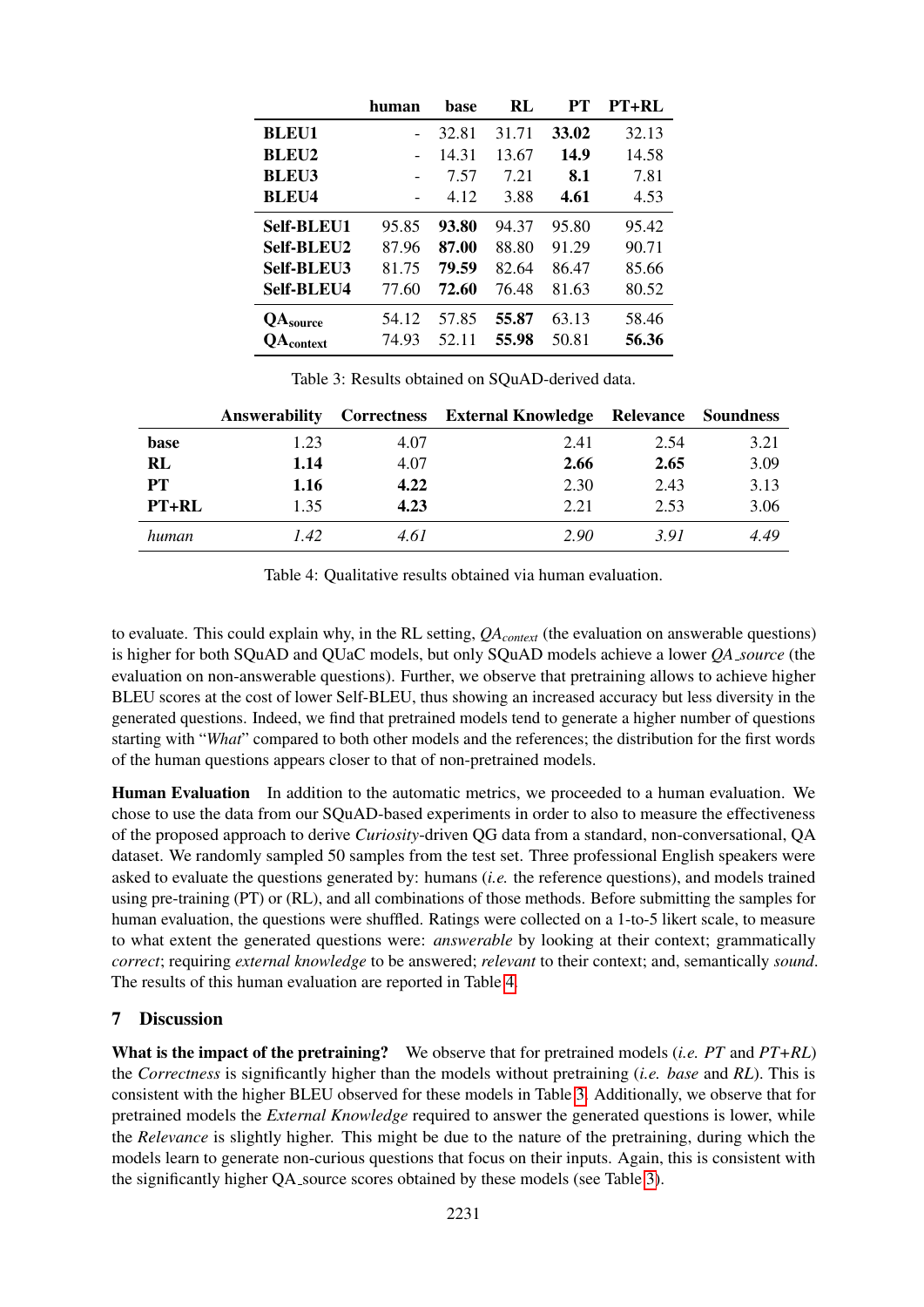

<span id="page-8-0"></span>Figure 1: Correlation matrix obtained from the human assessment data ( $* : p < .05, ** : p < .005$ ).

Does Reinforcement help? From the human assessment we conducted – see Table [4,](#page-7-2) we observe that the models trained via RL obtain higher scores for *Relevance* and lower ones for *Soundness*, as compared to their non-reinforced counterparts. Further, the results reported in Table [3](#page-7-1) show the reinforced models obtaining lower BLEU and  $QA_{source}$  source; conversely, they score higher when it comes to  $QA_{context}$ . We thus conclude that reinforcement brings improvements in terms of diversity of the generated questions, at the price of slightly degraded formulations in the outputs.

How effective is our dataset creation methodology? Looking at the bottom row of Table [4,](#page-7-2) which shows the scores obtained by the reference (human) questions, we observe the highest relative values for all dimensions, with the exception of *Answerability*. This indicates that the data we derived from a non-conversational QA dataset (SQuAD) fits well the task of *Curiosity*-driven question generation. As a sidenote, we remark that the models we built obtain lower scores than humans in terms of *Answerability*, a fact we hypothesize due to the lower quality of the generated questions: the less *sound* and *correct*, the less *answerable* a question would be, regardless of its context.

How well do the metrics fit human judgement? We report the pairwise Spearman correlation and  $p$ -value among all the different metrics and human measures in Figure [1.](#page-8-0) Our analysis shows that BLEU metrics correlate positively with *Relevance* (B4: .29, p<.005) and *Soundness* (B4: .19, p<.005), and to a weaker extent with *Answerability* (B1: .15, p<.05) and *Unexpectedness* (B1: .13, p<.05).[6](#page-8-1) Self-BLEU metrics correlate significantly with *Soundness* (Self-B1: .17, p < .05) and *Correctness* (Self-B4: .15,  $p < .05$ ), while *QA*<sub>context</sub> is associated with *Relevance* (.18,  $p < .005$ ). The only human measure that does not correlate with any automatic metric is *External knowledge*. It is indeed one of the most challenging aspect to evaluate, even for humans. However, as expected, it correlates negatively with *Answerability*.

## 8 Conclusions

Asking inquisitive questions allows humans to learn from each other and increase their knowledge. We thus proposed a new task: *Curiosity*-driven Question Generation, which attempts to address such a key component for several human-machine interaction scenarios. In absence of data directly usable for this task, we proposed an automatic method to derive it from conversational QA datasets. Further, recognizing that the great majority of QA datasets are not conversational, we also extended the method to standard QA data. Our experiments, which include learning strategies such as pretraining and reinforcement, show promising results under both automatic and human evaluation. In future works, we plan to extend the approach to conditional generation of *Curiosity*-driven questions.

<span id="page-8-1"></span><sup>6</sup> For a standard QG task, [Nema and Khapra \(2018\)](#page-10-8) report a Pearson correlation of 0.258 for BLEU-1 and 0.233 for BLEU-4.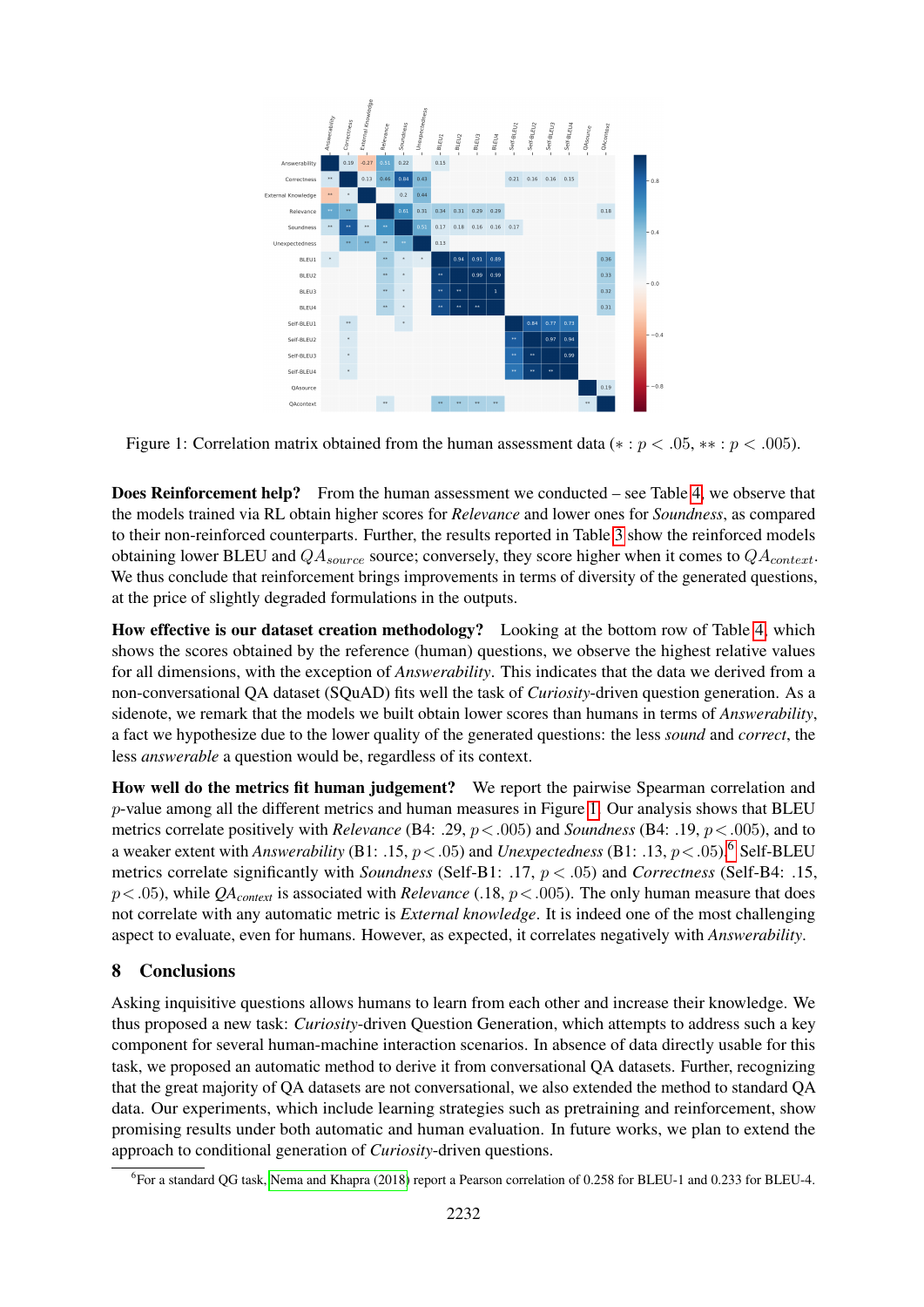#### References

- <span id="page-9-9"></span>Chris Alberti, Daniel Andor, Emily Pitler, Jacob Devlin, and Michael Collins. 2019. Synthetic QA Corpora Generation with Roundtrip Consistency. *arXiv:1906.05416 [cs]*, June. arXiv: 1906.05416.
- <span id="page-9-6"></span>Jacopo Amidei, Paul Piwek, and Alistair Willis. 2018. Evaluation methodologies in Automatic Question Generation 2013-2018. In *Proceedings of the 11th International Conference on Natural Language Generation*, pages 307–317, Tilburg University, The Netherlands, November. Association for Computational Linguistics.
- <span id="page-9-5"></span>Kyunghyun Cho, Bart van Merrienboer, Caglar Gulcehre, Dzmitry Bahdanau, Fethi Bougares, Holger Schwenk, and Yoshua Bengio. 2014. Learning Phrase Representations using RNN Encoder-Decoder for Statistical Machine Translation. *arXiv:1406.1078 [cs, stat]*, June. arXiv: 1406.1078.
- <span id="page-9-12"></span>Eunsol Choi, He He, Mohit Iyyer, Mark Yatskar, Wen-tau Yih, Yejin Choi, Percy Liang, and Luke Zettlemoyer. 2018. QuAC: Question answering in context. In *Proceedings of the 2018 Conference on Empirical Methods in Natural Language Processing*, pages 2174–2184, Brussels, Belgium, October-November. Association for Computational Linguistics.
- <span id="page-9-3"></span>Michelle M Chouinard, Paul L Harris, and Michael P Maratsos. 2007. Children's questions: A mechanism for cognitive development. *Monographs of the Society for Research in Child Development*, pages i–129.
- <span id="page-9-14"></span>Jacob Devlin, Ming-Wei Chang, Kenton Lee, and Kristina Toutanova. 2018. Bert: Pre-training of deep bidirectional transformers for language understanding. *arXiv preprint arXiv:1810.04805*.
- <span id="page-9-16"></span>Li Dong, Nan Yang, Wenhui Wang, Furu Wei, Xiaodong Liu, Yu Wang, Jianfeng Gao, Ming Zhou, and Hsiao-Wuen Hon. 2019. Unified Language Model Pre-training for Natural Language Understanding and Generation. *arXiv:1905.03197 [cs]*, May. arXiv: 1905.03197.
- <span id="page-9-7"></span>Xinya Du, Junru Shao, and Claire Cardie. 2017. Learning to Ask: Neural Question Generation for Reading Comprehension. *arXiv:1705.00106 [cs]*, April. arXiv: 1705.00106.
- <span id="page-9-11"></span>Dheeru Dua, Yizhong Wang, Pradeep Dasigi, Gabriel Stanovsky, Sameer Singh, and Matt Gardner. 2019. DROP: A reading comprehension benchmark requiring discrete reasoning over paragraphs. In *Proc. of NAACL*.
- <span id="page-9-8"></span>Nan Duan, Duyu Tang, Peng Chen, and Ming Zhou. 2017. Question generation for question answering. In *Proceedings of the 2017 Conference on Empirical Methods in Natural Language Processing*, pages 866–874.
- <span id="page-9-1"></span>Matan Eyal, Tal Baumel, and Michael Elhadad. 2019. Question Answering as an Automatic Evaluation Metric for News Article Summarization. *arXiv:1906.00318 [cs]*, June. arXiv: 1906.00318.
- <span id="page-9-2"></span>Meredith D Gall. 1970. The use of questions in teaching. *Review of educational research*, 40(5):707–721.
- <span id="page-9-15"></span>Sebastian Gehrmann, Yuntian Deng, and Alexander M Rush. 2018. Bottom-up abstractive summarization. *arXiv preprint arXiv:1808.10792*.
- <span id="page-9-13"></span>Ian Goodfellow, Jean Pouget-Abadie, Mehdi Mirza, Bing Xu, David Warde-Farley, Sherjil Ozair, Aaron Courville, and Yoshua Bengio. 2014. Generative adversarial nets. In *Advances in neural information processing systems*, pages 2672–2680.
- <span id="page-9-18"></span>Caglar Gulcehre, Sungjin Ahn, Ramesh Nallapati, Bowen Zhou, and Yoshua Bengio. 2016. Pointing the Unknown Words. *arXiv:1603.08148 [cs]*, March. arXiv: 1603.08148.
- <span id="page-9-4"></span>Matthew Henderson, Blaise Thomson, and Steve Young. 2013. Deep Neural Network Approach for the Dialog State Tracking Challenge. In *Proceedings of the SIGDIAL 2013 Conference*, pages 467–471, Metz, France, August. Association for Computational Linguistics.
- <span id="page-9-0"></span>Karl Moritz Hermann, Tomas Kocisky, Edward Grefenstette, Lasse Espeholt, Will Kay, Mustafa Suleyman, and Phil Blunsom. 2015. Teaching machines to read and comprehend. In *Advances in neural information processing systems*, pages 1693–1701.
- <span id="page-9-17"></span>Sepp Hochreiter and Jürgen Schmidhuber. 1997. Long short-term memory. *Neural computation*, 9(8):1735–1780.
- <span id="page-9-10"></span>Tom Hosking and Sebastian Riedel. 2019. Evaluating Rewards for Question Generation Models. *arXiv:1902.11049 [cs]*, February. arXiv: 1902.11049.
- <span id="page-9-19"></span>Robin Jia and Percy Liang. 2017. Adversarial examples for evaluating reading comprehension systems. *arXiv preprint arXiv:1707.07328*.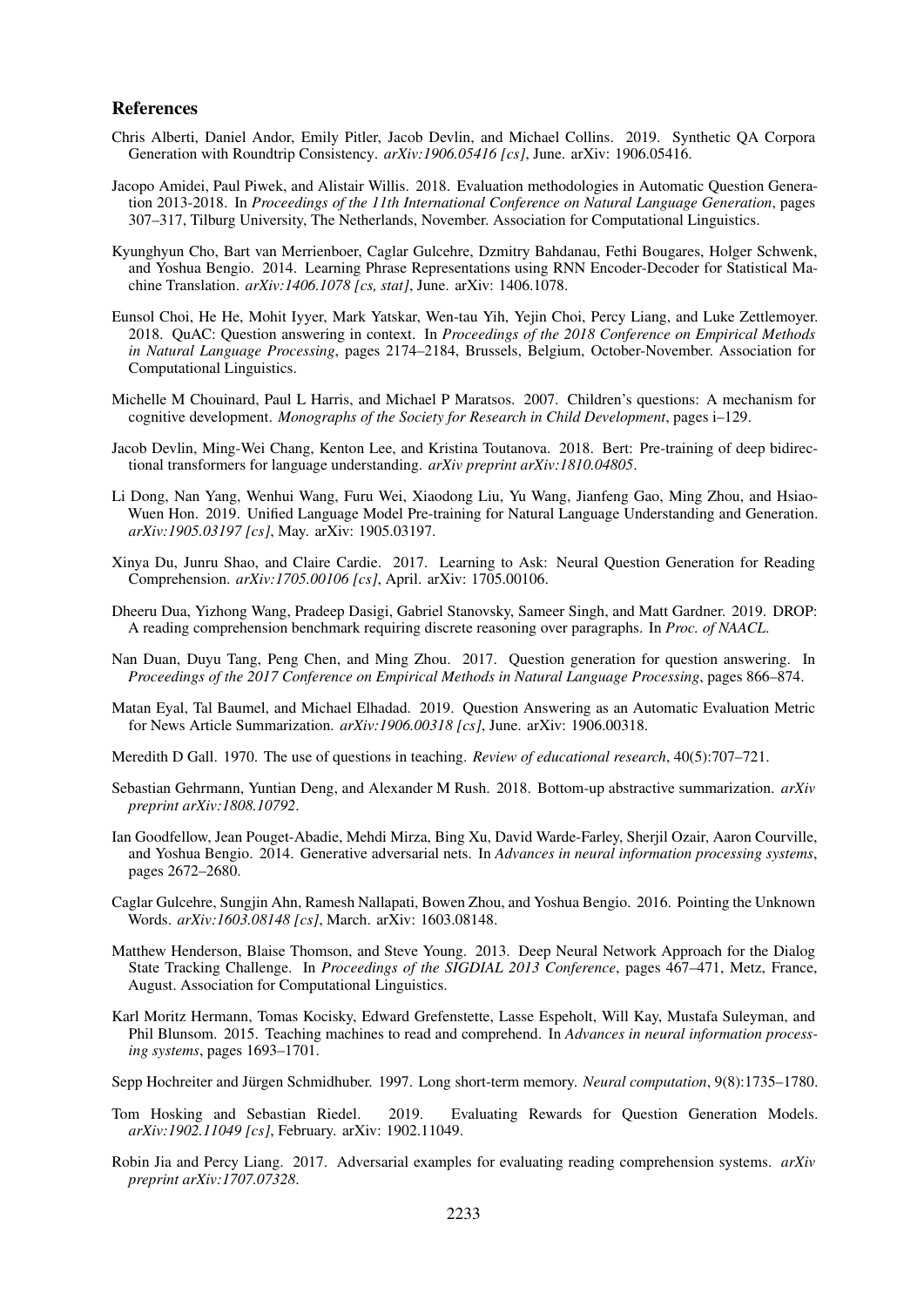- <span id="page-10-1"></span>Nal Kalchbrenner and Phil Blunsom. 2013. Recurrent Continuous Translation Models. In *Proceedings of the 2013 Conference on Empirical Methods in Natural Language Processing*, pages 1700–1709, Seattle, Washington, USA, October. Association for Computational Linguistics.
- <span id="page-10-14"></span>Pythagoras Karampiperis, Antonis Koukourikos, and Evangelia Koliopoulou. 2014. Towards machines for measuring creativity: The use of computational tools in storytelling activities. In *2014 IEEE 14th International Conference on Advanced Learning Technologies*, pages 508–512. IEEE.
- <span id="page-10-18"></span>Diederik P. Kingma and Jimmy Ba. 2014. Adam: A Method for Stochastic Optimization. *arXiv:1412.6980 [cs]*, December. arXiv: 1412.6980.
- <span id="page-10-11"></span>Chia-Wei Liu, Ryan Lowe, Iulian V. Serban, Michael Noseworthy, Laurent Charlin, and Joelle Pineau. 2016. How NOT To Evaluate Your Dialogue System: An Empirical Study of Unsupervised Evaluation Metrics for Dialogue Response Generation. *arXiv:1603.08023 [cs]*, March. arXiv: 1603.08023.
- <span id="page-10-0"></span>Inderjeet Mani, David House, Gary Klein, Lynette Hirschman, Therese Firmin, and Beth Sundheim. 1999. The TIPSTER SUMMAC text summarization evaluation. In *Ninth Conference of the European Chapter of the Association for Computational Linguistics*.
- <span id="page-10-8"></span>Preksha Nema and Mitesh M. Khapra. 2018. Towards a Better Metric for Evaluating Question Generation Systems. *arXiv:1808.10192 [cs]*, August. arXiv: 1808.10192.
- <span id="page-10-19"></span>Myle Ott, Michael Auli, David Grangier, and Marc'Aurelio Ranzato. 2018a. Analyzing Uncertainty in Neural Machine Translation. *arXiv:1803.00047 [cs]*, February. arXiv: 1803.00047.
- <span id="page-10-16"></span>Myle Ott, Sergey Edunov, David Grangier, and Michael Auli. 2018b. Scaling neural machine translation. In *Proceedings of the Third Conference on Machine Translation: Research Papers*, pages 1–9, Belgium, Brussels, October. Association for Computational Linguistics.
- <span id="page-10-7"></span>Kishore Papineni, Salim Roukos, Todd Ward, and Wei-Jing Zhu. 2002. BLEU: a method for automatic evaluation of machine translation. In *Proceedings of the 40th annual meeting on association for computational linguistics*, pages 311–318. Association for Computational Linguistics.
- <span id="page-10-12"></span>Romain Paulus, Caiming Xiong, and Richard Socher. 2017. A deep reinforced model for abstractive summarization. *arXiv preprint arXiv:1705.04304*.
- <span id="page-10-4"></span>Pranav Rajpurkar, Jian Zhang, Konstantin Lopyrev, and Percy Liang. 2016. SQuAD: 100,000+ Questions for Machine Comprehension of Text. *arXiv:1606.05250 [cs]*, June. arXiv: 1606.05250.
- <span id="page-10-5"></span>Marc'Aurelio Ranzato, Sumit Chopra, Michael Auli, and Wojciech Zaremba. 2015. Sequence Level Training with Recurrent Neural Networks. *arXiv:1511.06732 [cs]*, November. arXiv: 1511.06732.
- <span id="page-10-10"></span>Siva Reddy, Danqi Chen, and Christopher D Manning. 2019. Coqa: A conversational question answering challenge. *Transactions of the Association for Computational Linguistics*, 7:249–266.
- <span id="page-10-2"></span>Alexander M. Rush, Sumit Chopra, and Jason Weston. 2015. A Neural Attention Model for Abstractive Sentence Summarization. *arXiv:1509.00685 [cs]*, September. arXiv: 1509.00685.
- <span id="page-10-13"></span>Thomas Scialom, Sylvain Lamprier, Benjamin Piwowarski, and Jacopo Staiano. 2019a. Answers unite! unsupervised metrics for reinforced summarization models. In *Proceedings of the 2019 Conference on Empirical Methods in Natural Language Processing and the 9th International Joint Conference on Natural Language Processing (EMNLP-IJCNLP)*, pages 3237–3247.
- <span id="page-10-17"></span>Thomas Scialom, Benjamin Piwowarski, and Jacopo Staiano. 2019b. Self-attention architectures for answeragnostic neural question generation. In *Proceedings of the 57th Annual Meeting of the Association for Computational Linguistics*, pages 6027–6032, Florence, Italy, July. Association for Computational Linguistics.
- <span id="page-10-9"></span>Abigail See, Stephen Roller, Douwe Kiela, and Jason Weston. 2019. What makes a good conversation? How controllable attributes affect human judgments. *arXiv:1902.08654 [cs]*, February. arXiv: 1902.08654.
- <span id="page-10-3"></span>Ilya Sutskever, Oriol Vinyals, and Quoc V. Le. 2014. Sequence to Sequence Learning with Neural Networks. *arXiv:1409.3215 [cs]*, September. arXiv: 1409.3215.
- <span id="page-10-15"></span>Ashish Vaswani, Noam Shazeer, Niki Parmar, Jakob Uszkoreit, Llion Jones, Aidan N. Gomez, Lukasz Kaiser, and Illia Polosukhin. 2017. Attention Is All You Need. *arXiv:1706.03762 [cs]*, June. arXiv: 1706.03762.
- <span id="page-10-6"></span>Ronald J Williams and David Zipser. 1989. A learning algorithm for continually running fully recurrent neural networks. *Neural computation*, 1(2):270–280.